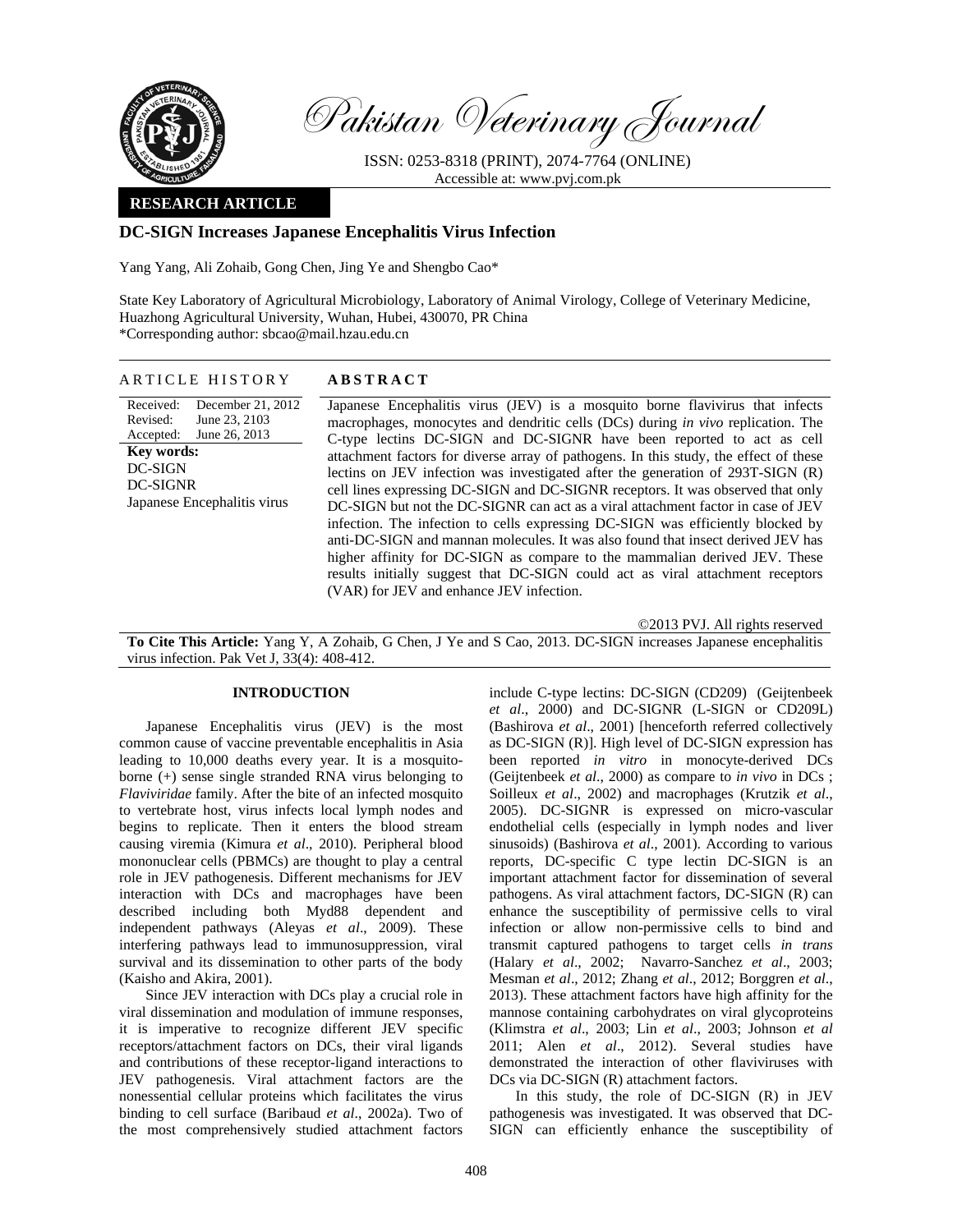permissive cells to JEV infection, whereas DC-SIGNR was not found to be as an important attachment factor in case of JEV infection.

#### **MATERIALS AND METHODS**

**Cells, viruses and antibodies:** Human embryonic kidney 293T cells and baby hamster kidney cells (BHK-21) were grown at 37° C and maintained in Dulbecco's Modified Eagle's Medium (DMEM, Sigma–Aldrich, MO, USA) supplemented with 10% fetal bovine serum (FBS, Gibco).  $C6/36$  cells were grown at  $28^{\circ}$ C and maintained in Modified Eagle's Medium (MEM, Sigma-Aldrich, MO, USA) supplemented with 10% FBS.

For generation of cell lines expressing DC-SIGN (R), full-length coding sequences of DC-SIGN (R) were cloned into pcDNA3.1. The constructs and vector were transfected into 293T cells. The expression of DC-SIGN and DC-SIGNR on cell surface was detected by the Indirect immunofluorescence assay (IFA) and western bolt. The 293T cells expressing DC-SIGN and DC-SIGNR henceforth will be referred as 293T-SIGN and 293T-SIGNR respectively and 293T-SIGN (R) collectively.

 JEV wild type strain P3 was propagated in BHK-21 and C6/36 cells. Viral titers were determined by viral plaque assay on BHK cells as described by Wu *et al*. (2011). The anti-DC-SIGN and anti-DC-SIGNR antibodies from R & D system were used in this study. The anti-JEV polyclonal antibodies were generated in our laboratory. The Alexa Fluor® 555-labelled secondary antirabbit IgG and Alexa Fluor ® 488-labelled secondary antimouse IgG were purchased from Invitrogen.

IFA, blocking Assay and real-time PCR: Cultured cells were fixed in 4% paraformaldehyde and nonspecific binding sites were blocked with PBS containing BSA. Cells were then incubated with appropriate primary antibodies followed by florescence conjugated secondary antibodies. Nuclei were stained with DAPI (4', 6 diamidino-2-phenylindole) and analyzed using confocal microscope.

Triplicate wells of 293T cell lines expressing DC-SIGN(R) were treated with 4mg/ml of mannan (Sigma) or 40µg/ml of anti-DC-SIGN(R) mAb, at 37°C for 1h prior to infection with viruses. qRT-PCR experiments were carried out by the Primer Script RT reagent Kit (TaKaRa) and SYBR Green Real time PCR Master Mix (TaKaRa) according to the manufacturer's instructions. The forward and reverse gene-specific primers of JEV C gene are FP: GGCTCATATCACGTTCTTCAAGTTTT and RP: TGCTTTCCATCGGCCYAAA.

**Statistical analysis:** Statistics were calculated using GraphPad Prism (version 5.01; GraphPad Software, Inc.). A value of P<0.05 was considered statistically significant.

### **RESULTS**

**Expression of DC-SIGN greatly enhances the susceptibility of 293T cells to infection by JEV:** To determine whether JEV binding to cells can be influenced by cell surface expression of DC-SIGN (R), 293T-SIGN

(R) cells were infected with JEV**.** The confocal microscopic analysis revealed that JEV protein can colocalize with 293T-SIGN and 293T-SIGNR cells throughout the cell surface. 48 hours post infection, confocal analysis revealed the increased internalization of JEV to 293T-SIGN cells as compare to 293T-SIGNR and control (Fig. 1).

In order to further investigate the interaction between DC-SIGN(R) and JEV, 293T-SIGN and 293T-SIGNR cells were infected with serial dilutions of JEV. In agreement with the previous findings, significantly enhanced level (P<0.05) of JEV was found in 293T-SIGN cells as compare to the control. This increase in the magnitude of virus production was found to be more than 10-fold at 0.0001 MOI in 293T-SIGN cells. Whereas in contrast to the previous findings with West Nile virus (WNV) and Dengue virus (Tassaneetrithep *et al*., 2003; Davis *et al*., 2006) the level of JEV in 293T-SIGNR infected cells was not found to be significant as compare to control (Fig. 2). Results of this experiment revealed a dose dependent increase in viral replication in 293T-SIGN cells. To further validate the results qRT-PCR was performed. Supporting the viral plaque assay results, the data of qRT-PCR also showed increased viral replication in 293T-SIGN cells, demonstrated by increased copies of virus  $C$  gene (P<0.05) at each time point. From these experiments it can be concluded that the expression of DC-SIGN can increase the viral infectivity in a dose dependent manner.

**JEV derived from mosquito and mammalian cell lines do not confer a similar infection:** It has already been demonstrated in case of WNV and Sindbis virus that C6/36 mosquito cell line derived virus can interact with DC-SIGN (R) in a more efficient manner and this increased affinity is the result of incorporation of highmannose glycans (Klimstra *et al*., 2003; Davis *et al*., 2006). Since JEV is a mosquito-borne pathogen so it was examined whether JEV from C6/36 and BHK-21 derived cells could behave differently in their interactions with Ctype lectins. After infecting the 293T-SIGN (R) cells with JEV (MOI=0.01), qRT-PCR was performed at different time points (24s, 48 h and 72 h). Interestingly C6/36 derived JEV produced more viral C gene at 24 and 48 hpi (P<0.01) but after 72 hpi C gene level was found to be same in mammalian and mosquito derived cell lines (Fig. 3A & B). It was supposed due to the internal equilibrium status (saturation) achieved. In addition to qRT-PCR, viral plaque assay was also performed at 72 hpi which revealed significantly increased viral production from C6/36 derived JEV (Fig. 3C). So these results are in complete harmony with the previous findings regarding other flaviviruses that mosquito derived virus can interact with DC-SIGN more efficiently. But interestingly this study demonstrate an increased affinity of insect derived virus for DC-SIGN not for DC-SIGNR, a reverse of this has already been reported in case of WNV (Davis *et al*., 2006).

**Specific inhibitors block DC-SIGN mediated increased susceptibility of the 293T-SIGN cells:** To substantiate that DC-SIGN is indeed involved in increased susceptibility of cells to JEV, inhibitors of DC-SIGN were used to block JEV infection on 293 T-SIGN cells. The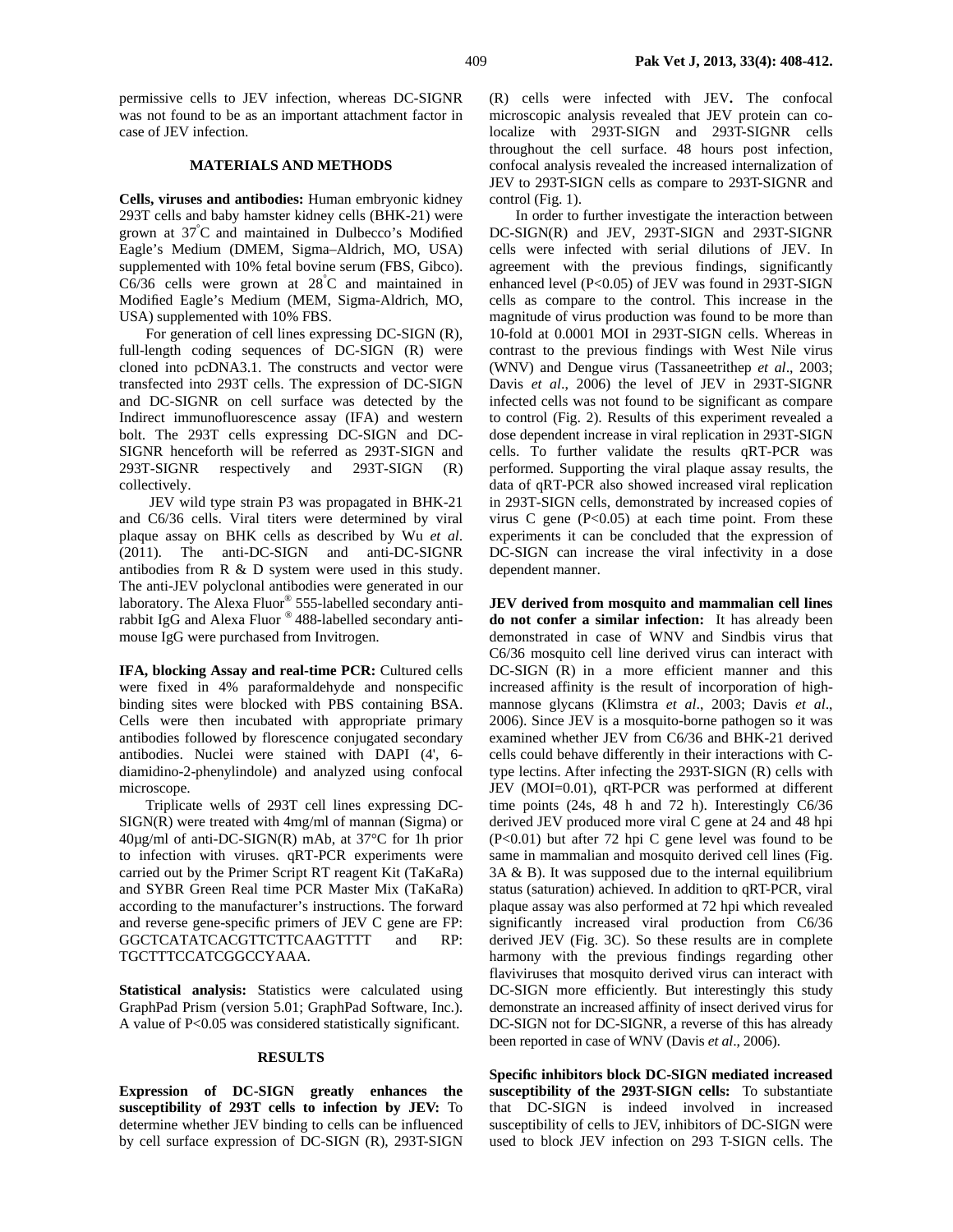

**Fig. 1:** Colocalization of DC-SIGN(R) and JEV proteins. 293T cells expressing DC-SIGN(R) were infected with JEV. Lectins expression were detected by MAb161 (anti-DC-SIGN) and MAb162 (anti-DC-SIGNR) (green). JEV proteins were detected by anti-JEV polyclonal antibody (red).Confocal images show that DC-SIGN(R) proteins distributed throughout the cell surface and cytoplasm. Co-localization of DC-SIGN and JEV was evidenced by merged images (yellow).

results showed that both mannan and anti-DC-SIGN can effectively block DC-SIGN mediated enhancement of JEV infection as demonstrated by viral plaque assay. Mannan and anti-DC-SIGN mAb reduce viral levels 91 folds (P=0.0006) and 21 folds (P=0.0007) lower than of untreated groups respectively. No significant difference was found between mannan and anti-DC-SIGN mAb in their abilities to block the infection. To further investigate the role of DC-SIGNR, a blocking assay with 293T-SIGNR cells was performed. The viral plaque assay suggested that 293T-SIGNR cells pre-incubated with blocking agents has no effect on JEV infection (Fig. 4A & B).

# **DISCUSSION**

C-type lectins such as DC-SIGN and DC-SIGNR, which bind mannose rich carbohydrate modifications of pathogen proteins, have been shown to facilitate viral infection either *cis* or *trans* (Klimstra *et al*., 2003). Several early targets of arbovirus infection (dendritic cells and cells of reticuloendothelial system) express DC-SING (R) receptors (Klimstra *et al*., 2003), making them

important to understand how these lectins interact with JEV. Interestingly in this study it was found that JEV interacts efficiently with DC-SIGN whereas no significant interaction difference was observed between 293T-SIGNR and controls. The preferential binding of DC-SIGN by any other flavivirus has not previously been observed although Davis *et al.* (2006), has described the preferential binding of WNV to DC-SIGNR. In agreement with previous findings for other viruses, it was also observed that JEV derived from mosquito cell line interacts more efficiently with DC-SIGN as compare to mammalian cell line derived virus. It is likely that the interaction of mammalian and insect cell derived JEV carbohydrates with DC-SIGN is of much higher affinity than that of DC-SIGNR.

The C-type lectin family of attachment factors/ receptors has biologically diverse functions. High expression level of DC-SIGN has been demonstrated on immature DCs and macrophage subpopulations abundant in the dermis of skin, peripheral tissues, at mucosal surfaces and in lymph nodes (Soilleux *et al*., 2002; van Kooyk *et al*., 2013). DCs and macrophages act as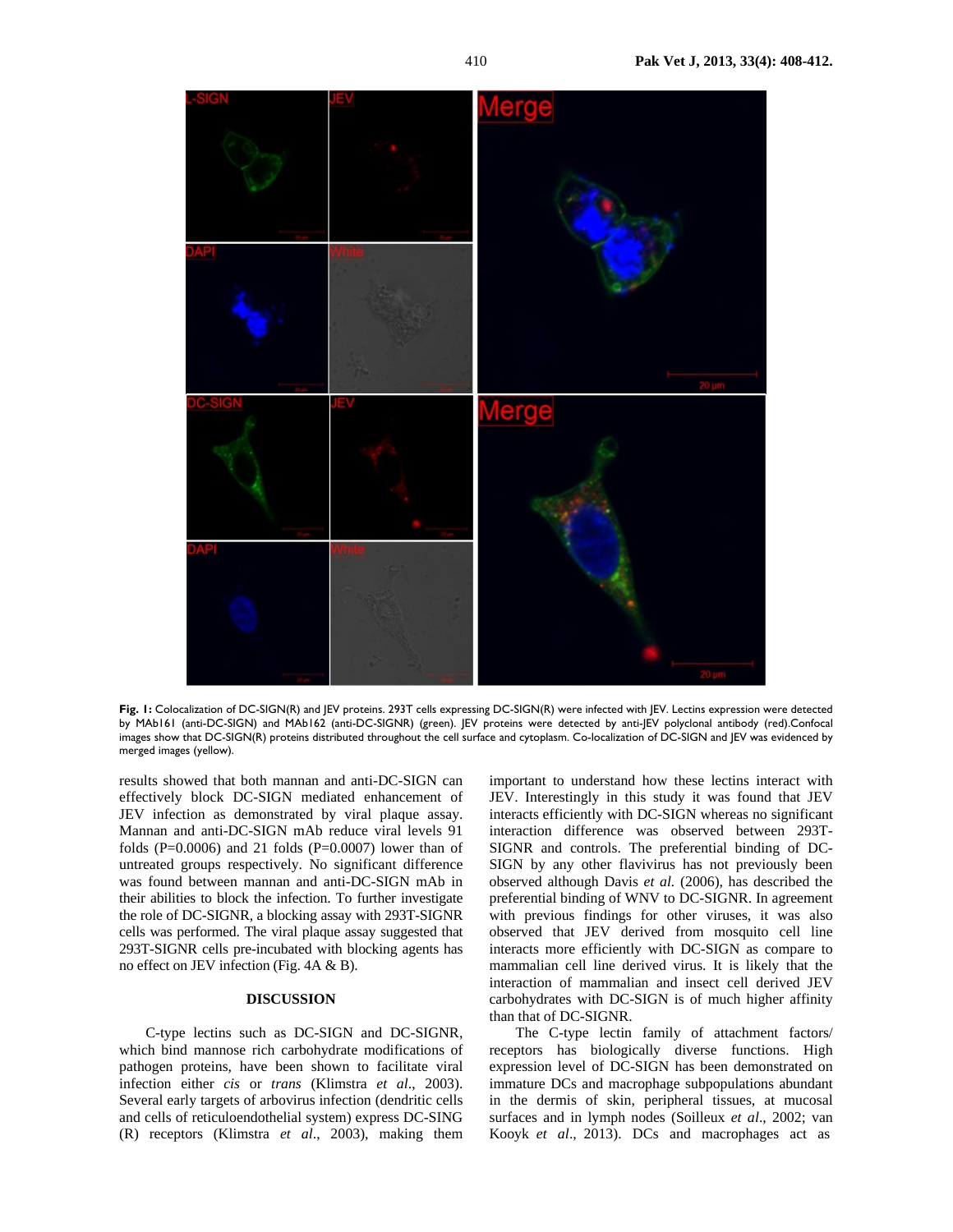

**Fig. 2:** DC-SIGN enhances the propagation of JEV in 293T cells. 293T cells were infected with JEV at MOI of 0.01, 0.001 and 0.0001, respectively. Titer of JEV in the media was determined by viral plaque assays on BHK cell monolayers. Data are expressed as mean and SD of triplicate wells. Representative data from two independent experiments are shown.







**Fig. 3:** C6/36 derived JEV demonstrates increased affinity for DC-SIGN as compare to DC-SIGNR. Cells were infected with C6/36 or BHK derived JEV at MOI of 0.01. JEV C gene replication kinetics was determined by qRT-PCR (A & B). Viral titers in the media were determined at 72hpi in BHK cells (C). Data are expressed as mean and SD of triplicate wells. Representative data from two independent experiments are shown.



**Fig. 4:** Specific inhibitors block JEV infection in 293T-SIGN cells. 293T cells expressing DC-SIGN(R) were either treated with mannan or mAb (anti-DC-SIGN or anti-DC-SIGNR) at 37 for 1h prior to infection with virus [C6/36 cell derived virus (A) or mammalian derived virus (B)] at a MOI of 0.01. Virus titer was determined by viral plaque assays on BHK cell monolayers. Data are expressed as mean and SD of triplicate wells. Representative data from two independent experiments are shown.

professional antigen presenting cells, any invading pathogen is sensed, engulfed, processed and antigens are presented. Several studies have confirmed DC-SIGN (R) as important receptor for many pathogens. HIV (Boily-Larouche *et al*., 2012), Ebola virus, Cytomegalovirus (Baribaud *et al*., 2002b), Dengue virus (Tassaneetrithep *et al*., 2003), and WNV (Davis *et al*., 2006) have been shown to gain entry into DCs by utilizing these receptors. In this study it was demonstrated that DC-SIGN not only confers binding to 293T cells but also enhance 293Tcells susceptibility to JEV infection. This enhanced susceptibility to infection was found to be in a dose dependent manner which has previously been proved in case of Dengue virus (Tassaneetrithep *et al*., 2003) so very low MOIs are sufficient for enhanced infection, replication and production of JEV in DC-SIGN expressing cells. But it is still remains to be determined whether DC-SIGN can promote spreading of infection as it has been documented in case of Dengue virus (Tassaneetrithep *et al*., 2003). Interestingly JEV virus can discriminate between DC-SIGN and DC-SIGNR receptors but it is worth mentioning that JEV only utilizes DC-SIGN and no interaction with DC-SIGNR was found. Inhibitors blocking assay further proved that the increased susceptibility observed in this study is indeed due to the DC-SIGN expression. Although this is a preliminary study conducted on 293T cells but as it has already been